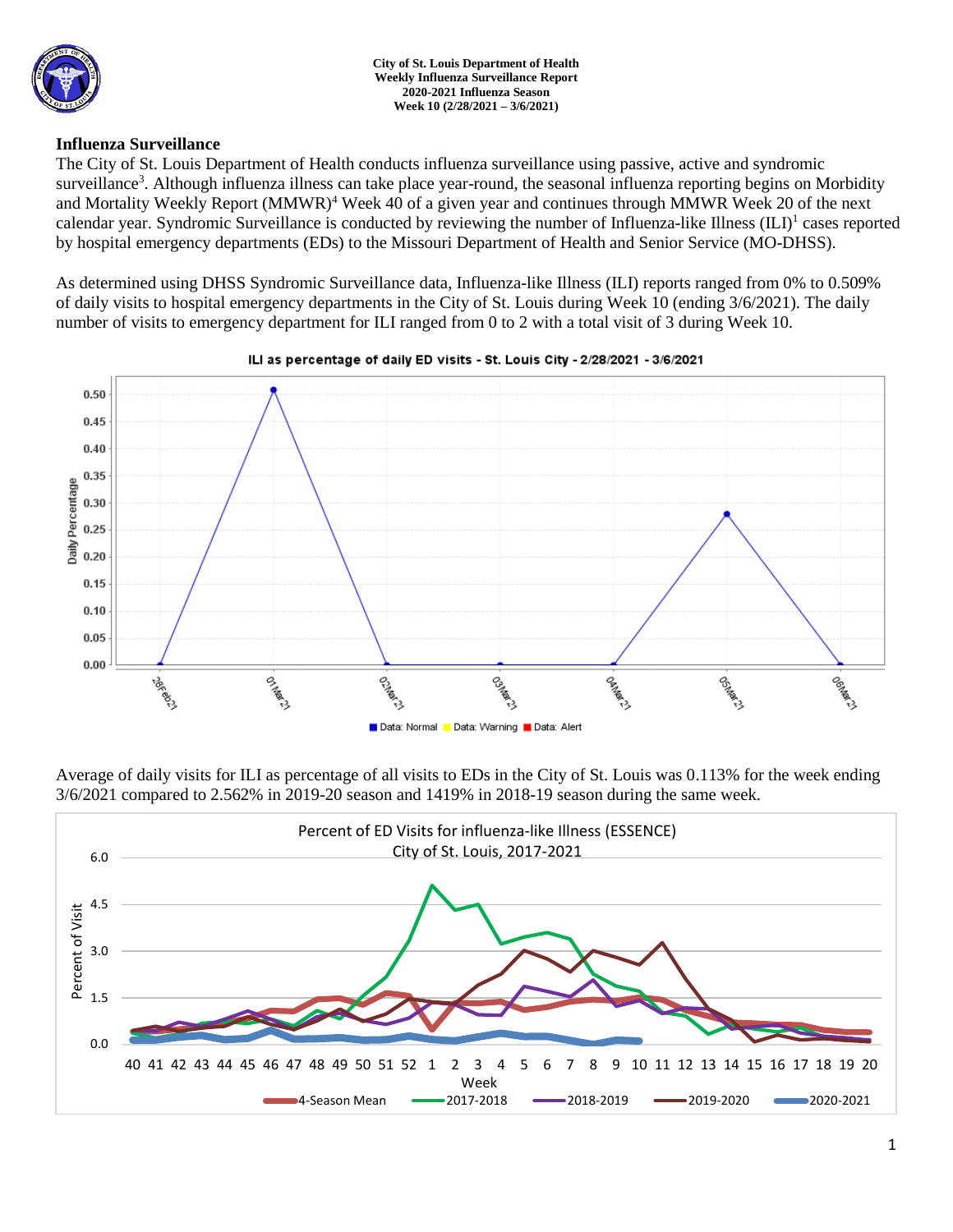

#### **City of St. Louis Department of Health Weekly Influenza Surveillance Report 2020-2021 Influenza Season Week 10 (2/28/2021 – 3/6/2021)**

Passive Surveillance is conducted through reporting of confirmed influenza cases<sup>2</sup> from various surveillance sites like hospitals, offices of healthcare providers, and laboratories. As of the current influenza season, for the week ending 3/6/2021, there have been 6 cases of Influenza A and 10 cases of Influenza B for a total of 16 influenza cases from the city of St. Louis. Influenza A accounted for 37.5% and influenza B accounted for 62.5% of total influenza cases. The data of the latest weeks is provisional and is subject to change in the following weeks.

# **Table 1: Number of Laboratory Positive Influenza Cases by Influenza Type**

| Influenza Type              | Week 7<br>$(2/7/2021 -$<br>2/13/2021 | Week 8<br>$(2/14/2021 -$<br>2/20/2021 | Week 9<br>$(2/21/2021 -$<br>2/27/2021 | Week 10<br>$(2/28/2021 -$<br>3/6/2021 | 2020-2021*<br>Season-to-Date | Percentage |
|-----------------------------|--------------------------------------|---------------------------------------|---------------------------------------|---------------------------------------|------------------------------|------------|
| Influenza A                 | 0                                    |                                       | 0                                     |                                       | ь                            | 37.5%      |
| Influenza B                 | 0                                    | O                                     |                                       |                                       | 10                           | 62.5%      |
| Influenza unknown / Untyped | 0                                    |                                       | 0                                     |                                       | 0                            | 0%         |
| <b>Total</b>                |                                      |                                       |                                       |                                       | 16                           | 100%       |

# **Table 2: Number of Laboratory Confirmed Influenza Cases by Age Group**

| <b>Age Group</b> | Week 7<br>$(2/7/2021 -$<br>2/13/2021 | Week 8<br>$(2/14/2021 -$<br>2/20/2021 | Week 9<br>$(2/21/2021 -$<br>2/27/2021 | Week 10<br>$(2/28/2021 -$<br>3/6/2021 | 2020-2021*<br>Season-to-Date | Percentage |
|------------------|--------------------------------------|---------------------------------------|---------------------------------------|---------------------------------------|------------------------------|------------|
| 0 to 4 years     | 0                                    |                                       | 0                                     |                                       |                              | 12.5%      |
| 5 to 14 years    | 0                                    | 0                                     | 0                                     | 0                                     |                              | 12.5%      |
| 15 to 24 years   | 0                                    | 0                                     | 0                                     | 0                                     |                              | 12.5%      |
| 25 to 49 years   | 0                                    | O                                     |                                       | O                                     | 6                            | 37.5%      |
| 50 to 64 years   | 0                                    | O                                     | $\mathbf 0$                           | O                                     |                              | 12.5%      |
| 65+ years        | 0                                    | O                                     | 0                                     | 0                                     |                              | 12.5%      |
| <b>Total</b>     | 0                                    |                                       |                                       |                                       | 16                           | 100%       |

### **Table 3: Number of Laboratory Confirmed Influenza Cases by Age Group and Type** For Cases Reported between 09/27/2020 and 3/6/2021

| <b>Age Group</b> | Type A |      | Type B |      | <b>Unknown Type</b> |   | <b>Total</b> |      |
|------------------|--------|------|--------|------|---------------------|---|--------------|------|
|                  | n      | %    | n      | %    | n.                  | % | n            | %    |
| 0 to 4 years     |        | 16.7 |        | 10.0 | 0                   |   |              | 12.5 |
| 5 to 14 years    |        | 33.3 |        | 0.0  | O                   |   |              | 12.5 |
| 15 to 24 years   |        | 16.7 |        | 10.0 |                     |   |              | 12.5 |
| 25 to 49 years   |        | 0.0  | 6      | 60.0 |                     |   | 6            | 37.5 |
| 50 to 64 years   |        | 16.7 |        | 10.0 | 0                   |   |              | 12.5 |
| 65+ years        |        | 16.7 |        | 10.0 | 0                   |   |              | 12.5 |
| Total            |        |      | 10     |      |                     |   | 16           |      |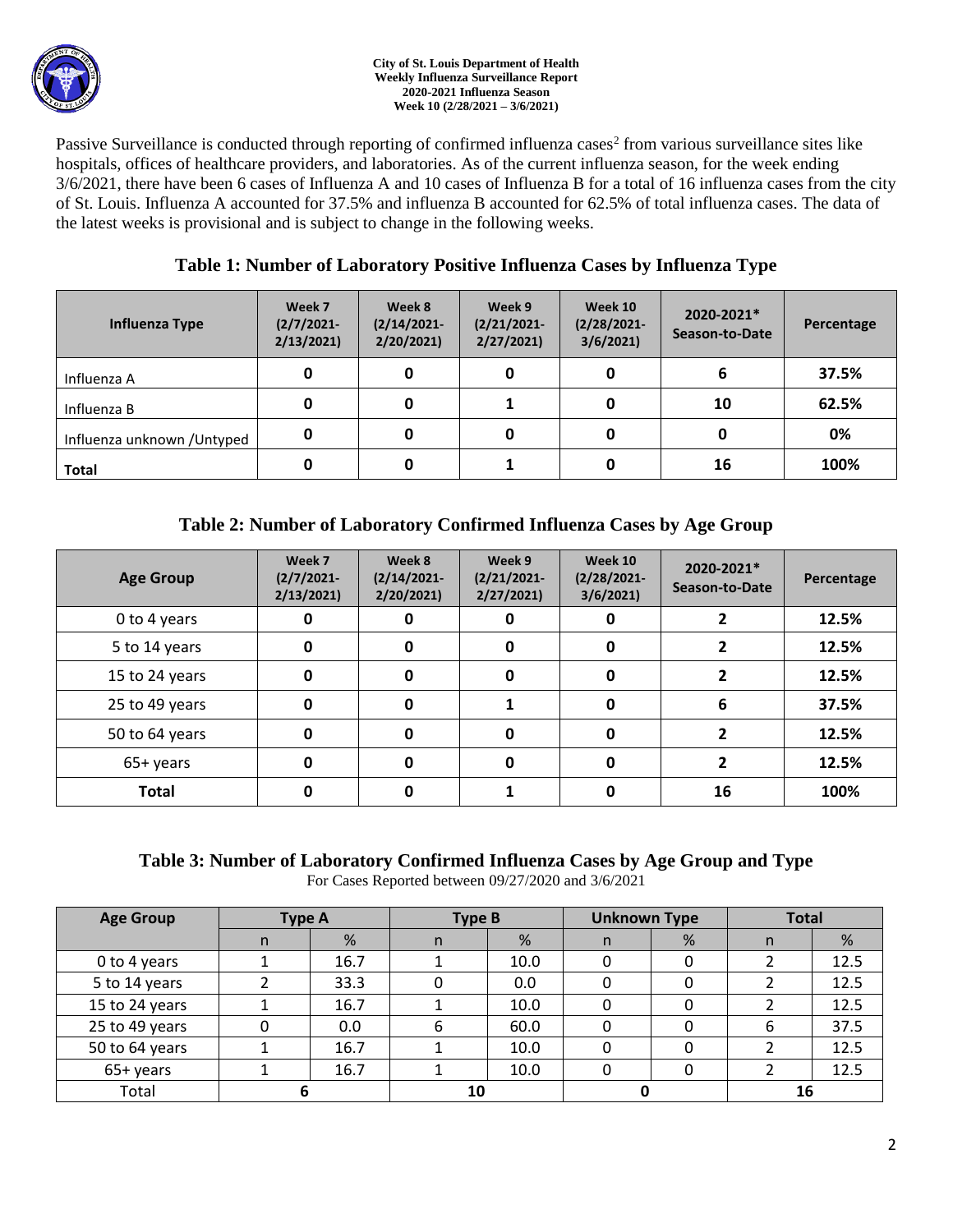

| <b>Previous</b> |           |           |           |           |           | 4-Season    | 4-Season      |
|-----------------|-----------|-----------|-----------|-----------|-----------|-------------|---------------|
| <b>Seasons</b>  | 2016-2017 | 2017-2018 | 2018-2019 | 2019-2020 | 2020-2021 | <b>Mean</b> | <b>Median</b> |
| Week 7          | 308       | 239       | 185       | 255       |           | 247         | 247           |
| Week 8          | 446       | 133       | 106       | 340       |           | 256         | 237           |
| Week 9          | 219       | 83        | 161       | 157       |           | 155         | 159           |
| Week 10         | 87        | 73        | 137       | 113       | 0         | 103         | 100           |

### **Table 4: Total Number of Laboratory Confirmed Influenza Cases Through Previous 4 Seasons**



## **City of St. Louis Influenza Outbreaks:**

During the week ending 3/6/2021, there have been no outbreaks of influenza reported to the City of St. Louis Department of Health.